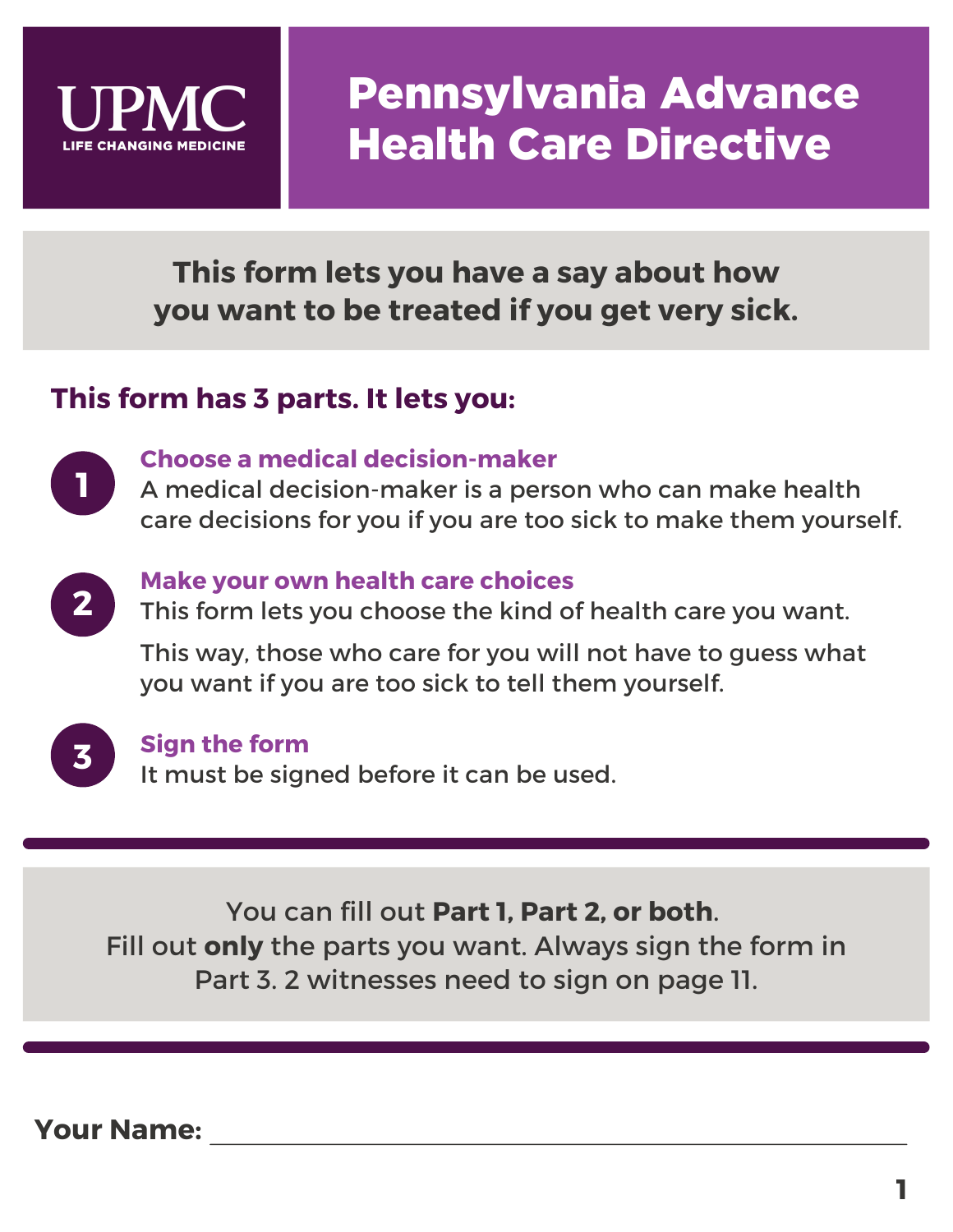

**If you only want to name a medical decision-maker:** go to **Part 1** on **page 3**.



**If you only want to make your own health care choices:** go to **Part 2** on **page 6**.



**If you want both:** fill out **Part 1** and **Part 2**.

> **Always sign the form in Part 3 on page 9.** 2 witnesses need to sign on page 11.

### **What if I change my mind?**

- Fill out a new form.
- Tell those who care for you about your changes.
- Give the new form to your medical decision-maker and doctor.

## **What if I have questions about the form?**

Ask your doctors, nurses, social workers, friends, or family to answer your questions. Lawyers can help too.

## **What if I want to make health care choices that are not on this form?**

Write your choices on page 9.

**Share this form and your choices with your family, friends, and medical providers.**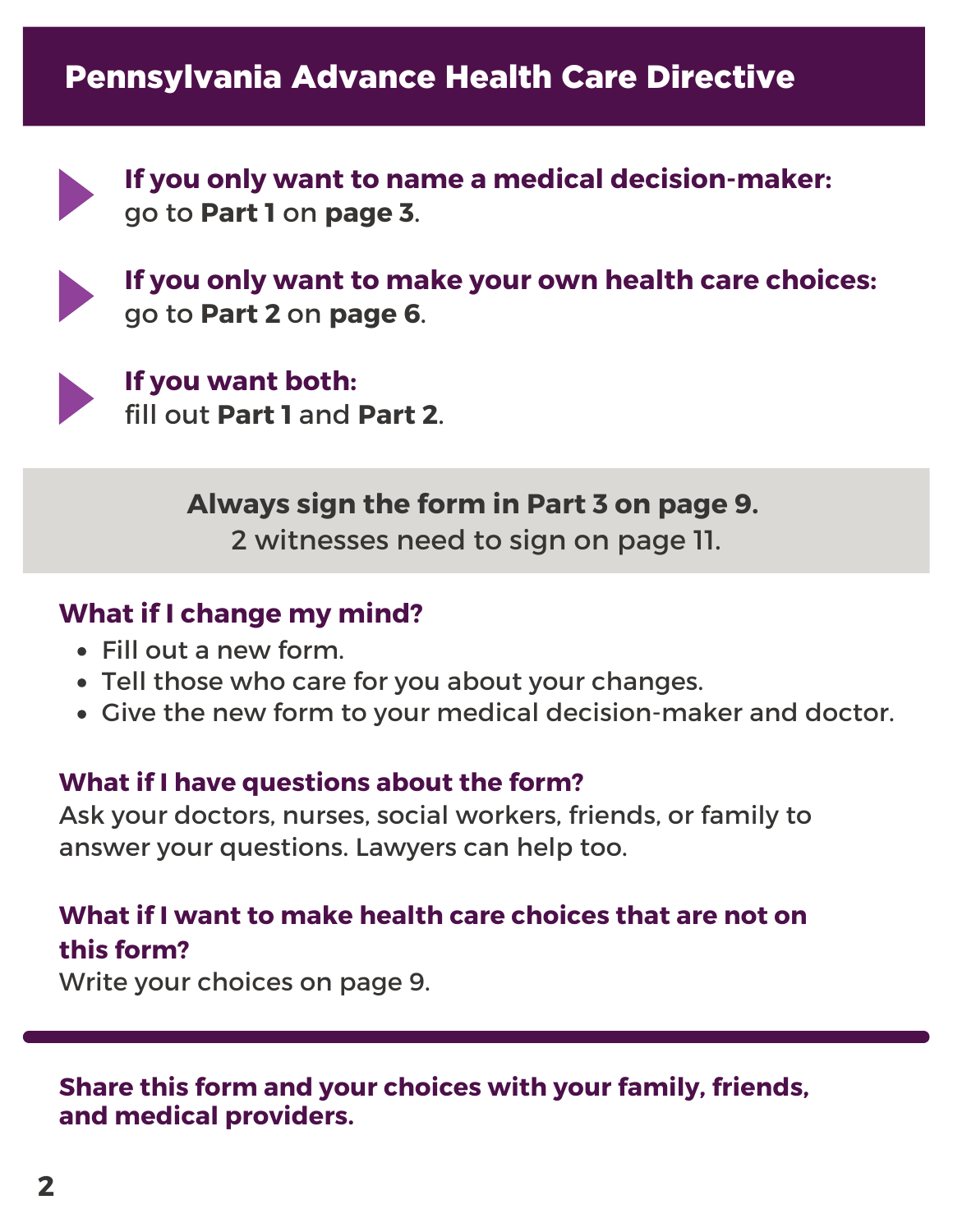#### PART 1 **Choose your medical decision-maker**

**The person who can make health care decisions for you if you are too sick to make them yourself.**

#### **Whom should I choose to be my medical decision-maker?**

#### **A family member or friend who:**

- Is at least 18 years old
- Knows you well
- Can be there for you when you need them
- You trust to do what is best for you
- Can tell your doctors about the decisions you made on this form

Your decision-maker **cannot** be your doctor or someone who works at your hospital or clinic, unless he/she is a family member.

### **What will happen if I do not choose a medical decision-maker?**

If you are too sick to make your own decisions, a person will be chosen for you according to Pennsylvania law. This person may not know what you want.

### **What kinds of decisions can my medical decision-maker make?**

Agree to, say no to, change, stop or choose:

- Doctors, nurses, social workers
- Hospitals, clinics, or where you live
- Medications, tests, or treatments
- What happens to your body and organs after you die

### **Your decision-maker will need to follow the health care choices you make in Part 2.**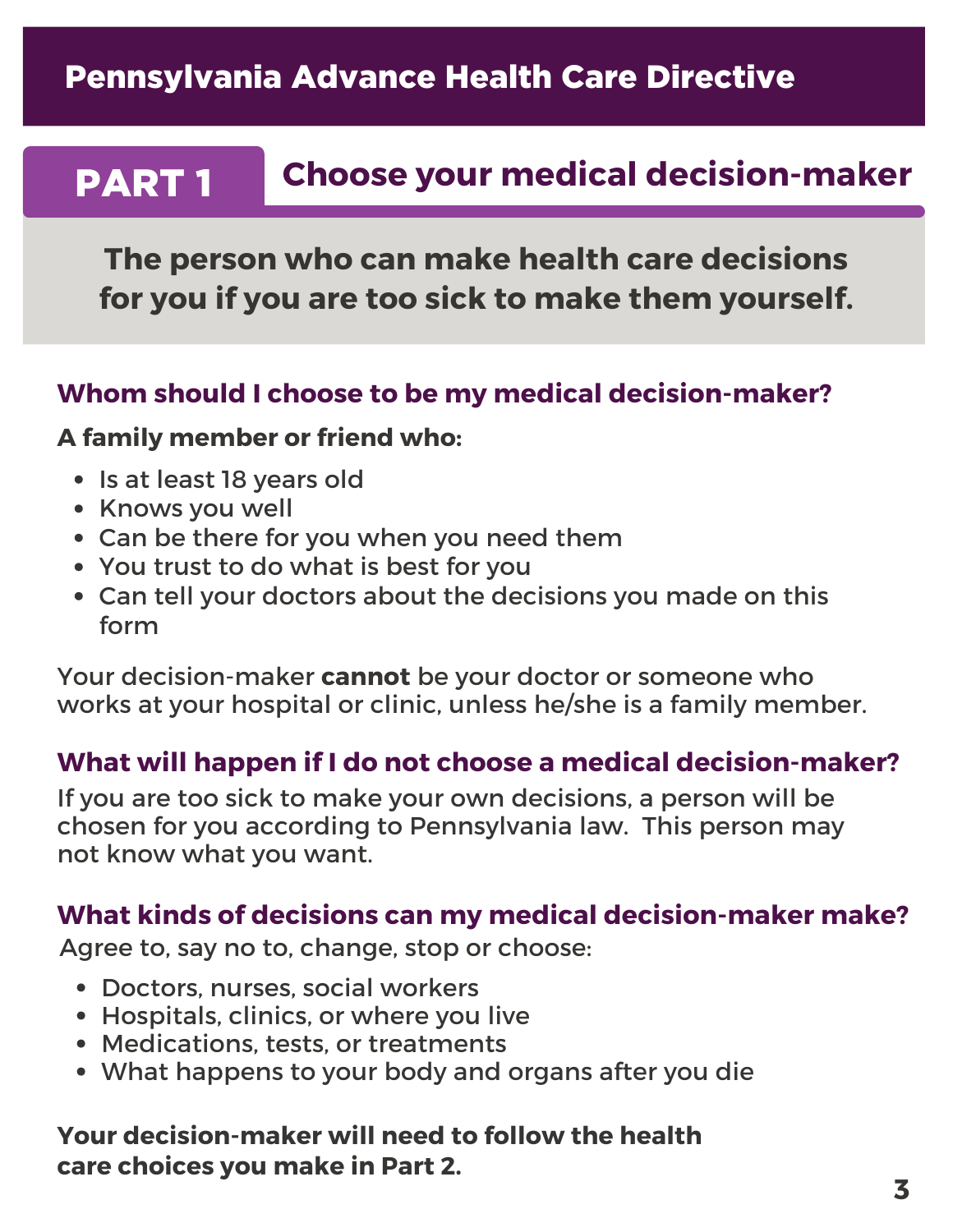#### PART 1 **Choose your medical decision-maker**

### **Other decisions your medical decision-maker can make:**

#### **Life Support Treatments**

Medical care to try to help you live longer

- **CPR or cardiopulmonary resuscitation**
	- $\circ$  (cardio = heart) (pulmonary = lungs) (resuscitation = to bring back)
	- This may involve:
		- **Pressing hard on your chest to keep your blood pumping**
		- **Electrical shocks to jump-start your heart**
		- Medicines in your veins

#### **Breathing machine or ventilator**

- The machine pumps air into your lungs and breathes for you. You are not able to talk when you are on the machine.
- **Dialysis** 
	- $\circ$  A machine that cleans your blood if your kidneys stop working.
- **Feeding Tube**
	- $\circ$  A tube used to feed you if you cannot swallow. The tube is placed down your throat into your stomach. It can also be placed by surgery.
- **Blood transfusions**
	- To put blood in your veins.
- **Surgery**
- **Medicines**

#### **End of Life Care**

If you might die soon your medical decision-maker can:

- Call in a spiritual leader
- Decide if you die at home or in the hospital
- Decide where you should be buried

#### **Show your medical decision-maker this form. Tell your decision maker what kind of medical care you want.**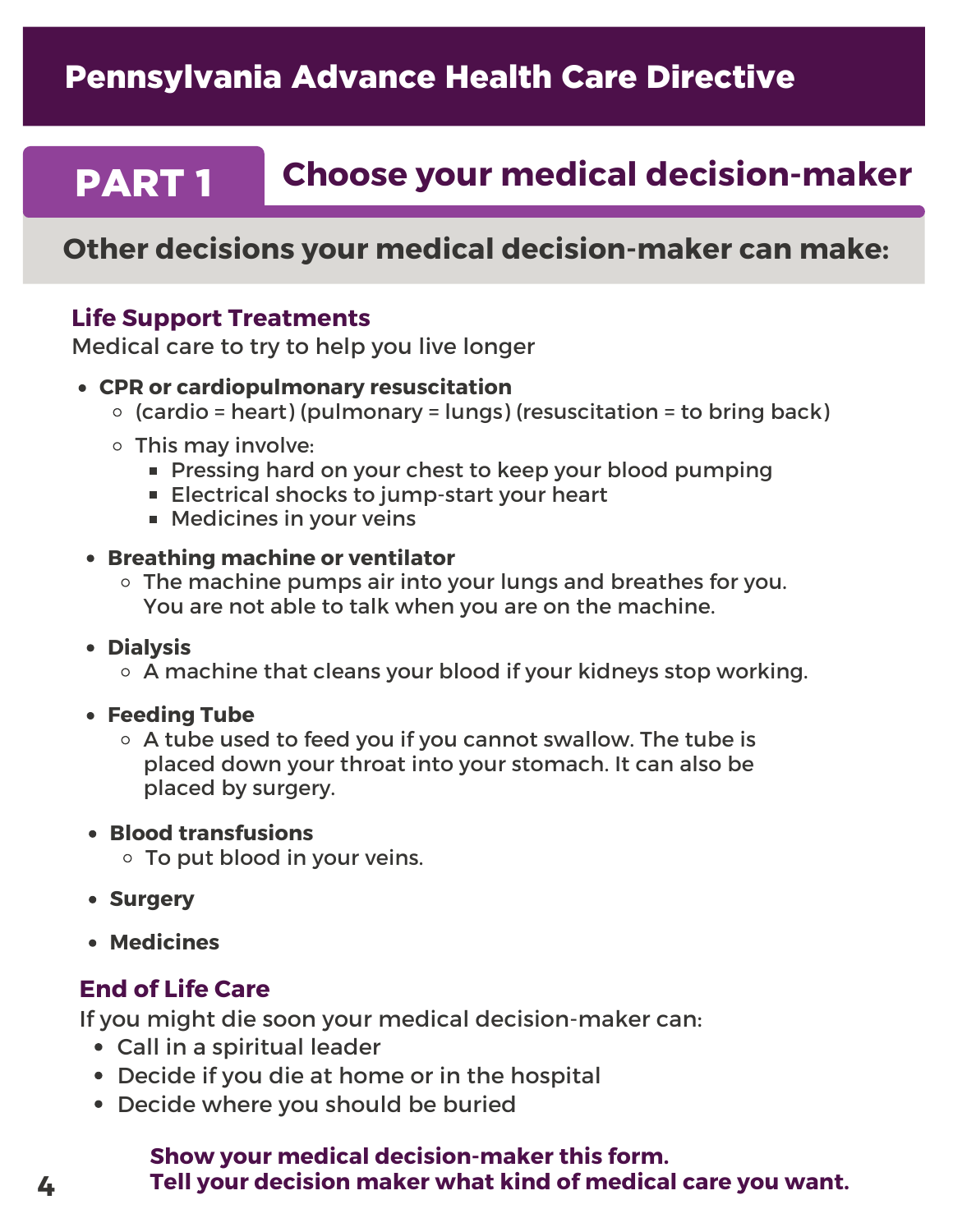PART 1

## **Your Medical Decision Maker**

#### **I want this person to make my medical decisions if I cannot make my own.**

| <b>First Name</b>                                | Last Name                                                                                                                                                                               |              |          |
|--------------------------------------------------|-----------------------------------------------------------------------------------------------------------------------------------------------------------------------------------------|--------------|----------|
| <b>Home Number</b>                               | <b>Work Number</b>                                                                                                                                                                      | Relationship |          |
| <b>Street Address</b>                            | City                                                                                                                                                                                    | <b>State</b> | Zip Code |
|                                                  | If the first person cannot do it, then I want this person to make my medical decisions.<br>Also, if the first person is a spouse and you divorce, the doctors will turn to this person. |              |          |
| <b>First Name</b>                                | <b>Last Name</b>                                                                                                                                                                        |              |          |
| <b>Home Number</b>                               | <b>Work Number</b>                                                                                                                                                                      | Relationship |          |
| <b>Street Address</b>                            | City                                                                                                                                                                                    | <b>State</b> | Zip Code |
| Put an X next to the sentence you agree with:    |                                                                                                                                                                                         |              |          |
|                                                  | My medical decision-maker can make decisions for me right after I sign this form.                                                                                                       |              |          |
|                                                  | My medical decision-maker will make decisions for me only after I cannot make my own decisions.                                                                                         |              |          |
|                                                  | How do you want your medical decision maker to follow your healthcare wishes?<br>Put an X next to the one sentence you most agree with:                                                 |              |          |
| my doctors think it is best for me at that time. | Total Flexibility: It is OK for my decision-maker to change any of my medical decisions if                                                                                              |              |          |
|                                                  | Some Flexibility: It is OK for my decision-maker to change some of my decisions if the<br>doctors think it is best. But, these are some wishes I never want changed:                    |              |          |
|                                                  | No Flexibility: I want my decision maker to follow my medical wishes exactly, no matter what.<br>It is not OK to change my decisions, even if the doctors recommend it.                 |              |          |

To make your own health care choices, go to **Part 2** on the next page. If you are done, you must sign this form on **page 9**.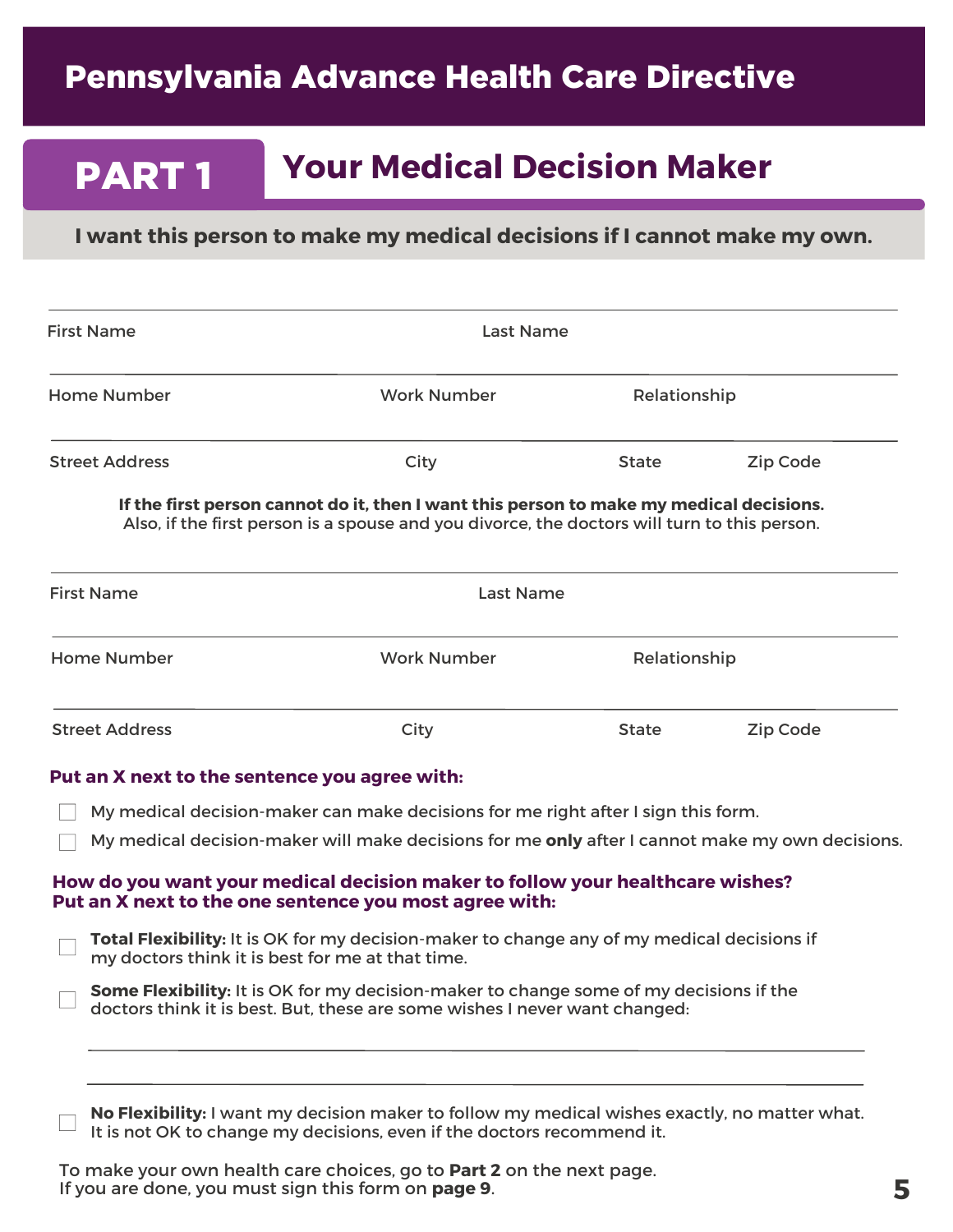#### PART 2 **Make your own health care choices**

**Write down your choices so those who care for you will not have to guess.**

#### **Think about what makes your life worth living. Put an X next to all the sentences you most agree with:**

#### **My life is only worth living if I can:**

|               | Talk to family or friends                     |                                                                          |
|---------------|-----------------------------------------------|--------------------------------------------------------------------------|
|               | Wake up from a coma                           |                                                                          |
|               | Feed, bathe, or take care of myself           |                                                                          |
|               | Be free from pain                             |                                                                          |
|               |                                               | Live without being hooked up to machines                                 |
|               |                                               | My life is always worth living no matter how sick I am                   |
| I am not sure |                                               |                                                                          |
|               | If I am dying, it is important for me to be:  |                                                                          |
|               |                                               | At home $\Box$ In the hospital $\Box$ I am not sure                      |
|               | Is religion or spirituality important to you? |                                                                          |
| <b>No</b>     | Yes                                           | If you have one, what is your religion?                                  |
|               |                                               |                                                                          |
|               |                                               | What should your doctors know about your religious or spiritual beliefs? |
|               |                                               |                                                                          |
|               |                                               |                                                                          |
|               |                                               |                                                                          |
|               |                                               | If you are sick your doctors and nurses will always                      |

**If you are sick, your doctors and nurses will always try to keep you comfortable and free from pain.**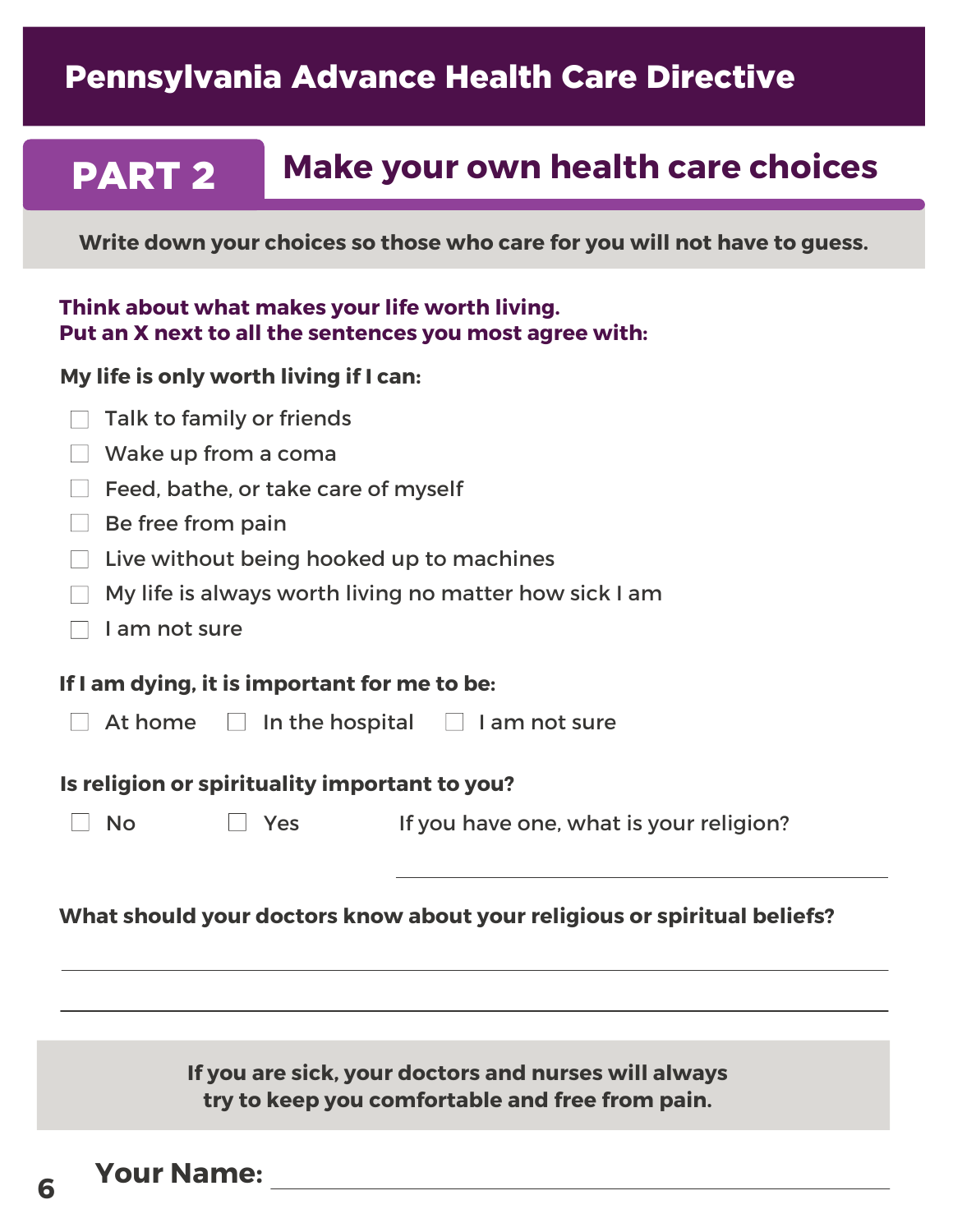#### PART 2 **Make your own health care choices**

**Life support treatments are used to try to keep you alive. These can be CPR, a breathing machine, feeding tubes, dialysis, blood transfusions, or medicine.**

**Please read this whole page before you make your choice.**

#### **Put an X next to the one choice you most agree with.**

#### **If I am so sick that I may die soon:**

Try all life support treatments that my doctors think might help. If the treatments do not work and there is little hope of getting better, **I want to stay on life support machines** even if I am suffering.

Try all life support treatments that my doctors think might help. If the treatments do not work and there is little hope of getting better, **I do NOT want to stay on life support machines.** If I am suffering, I want to stop.

**I do not want life support treatments**, and I want to focus on being comfortable. I prefer to have a natural death.

I want my **medical decision-maker** to decide for me.

I am not sure.

**\*If you are pregnant and become unable to make decisions:** Pennsylvania law may require your doctor to give you life support treatments even if you have an advance directive.

> **If you want to write down medical wishes that are not on this form, go to page 9.**

### **Your Name:**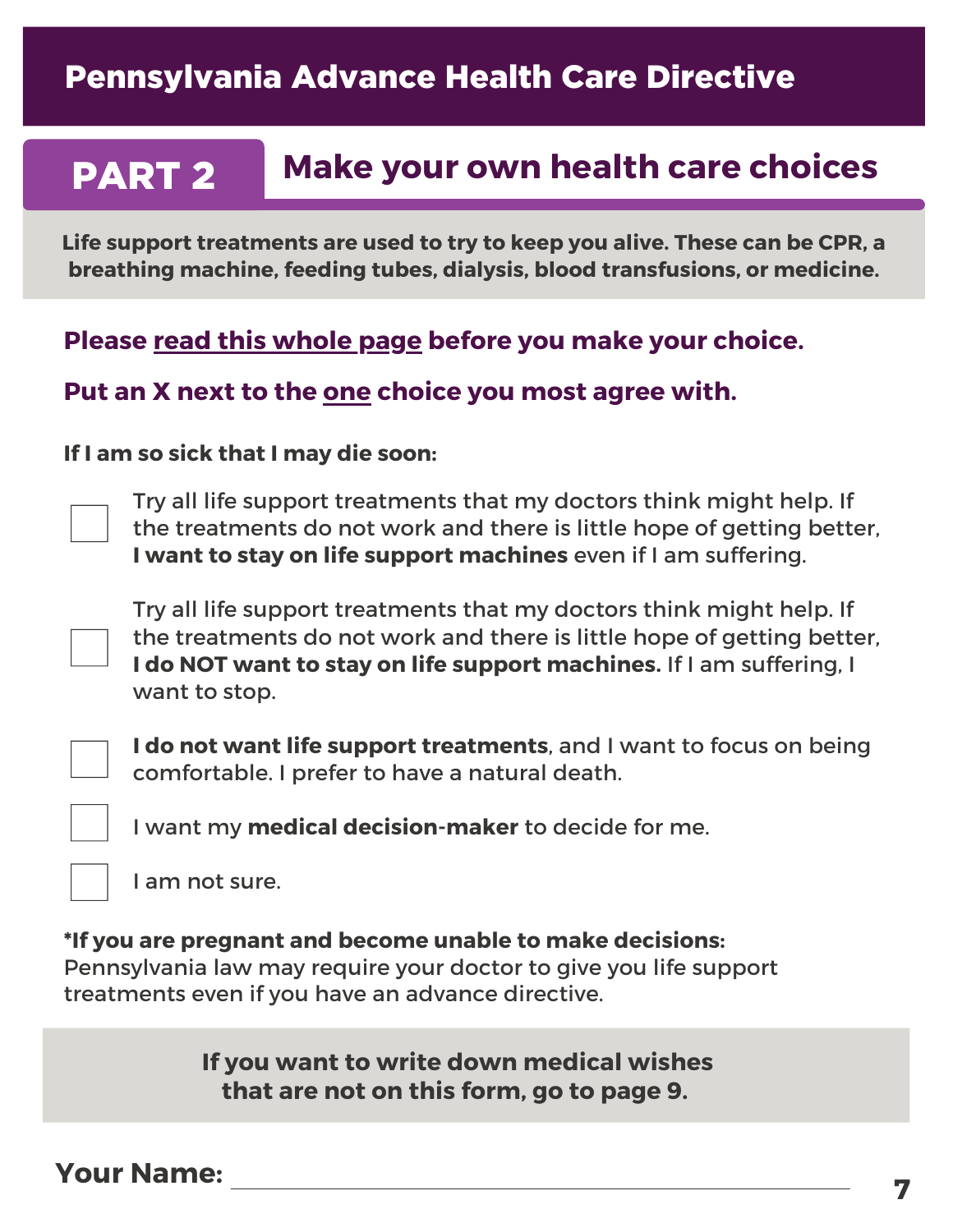#### PART 2 **Make your own health care choices**

**Your doctors may ask about organ donation and autopsy after you die. Please tell us your wishes.**

### **Put an X next to the one choice you most agree with.**

**Donating (giving) your organs can help save lives.**

|  |  | I want to donate my organs. |
|--|--|-----------------------------|
|--|--|-----------------------------|

Which organs do you want to donate?

Any organ

Only:

I **do not want** to donate my organs.

I want my **decision-maker** to decide.

I am not sure.

**An autopsy can be done after death to find out why someone died. It is done by surgery. It can take a few days.**

I **want** an autopsy.

I **do not want** an autopsy.

I **only** want an autopsy if there are questions about my death.

I want my **decision-maker** to decide.

I am not sure.

**What should your doctors know about how you want your body to be treated after you die? Do you have funeral or burial wishes?**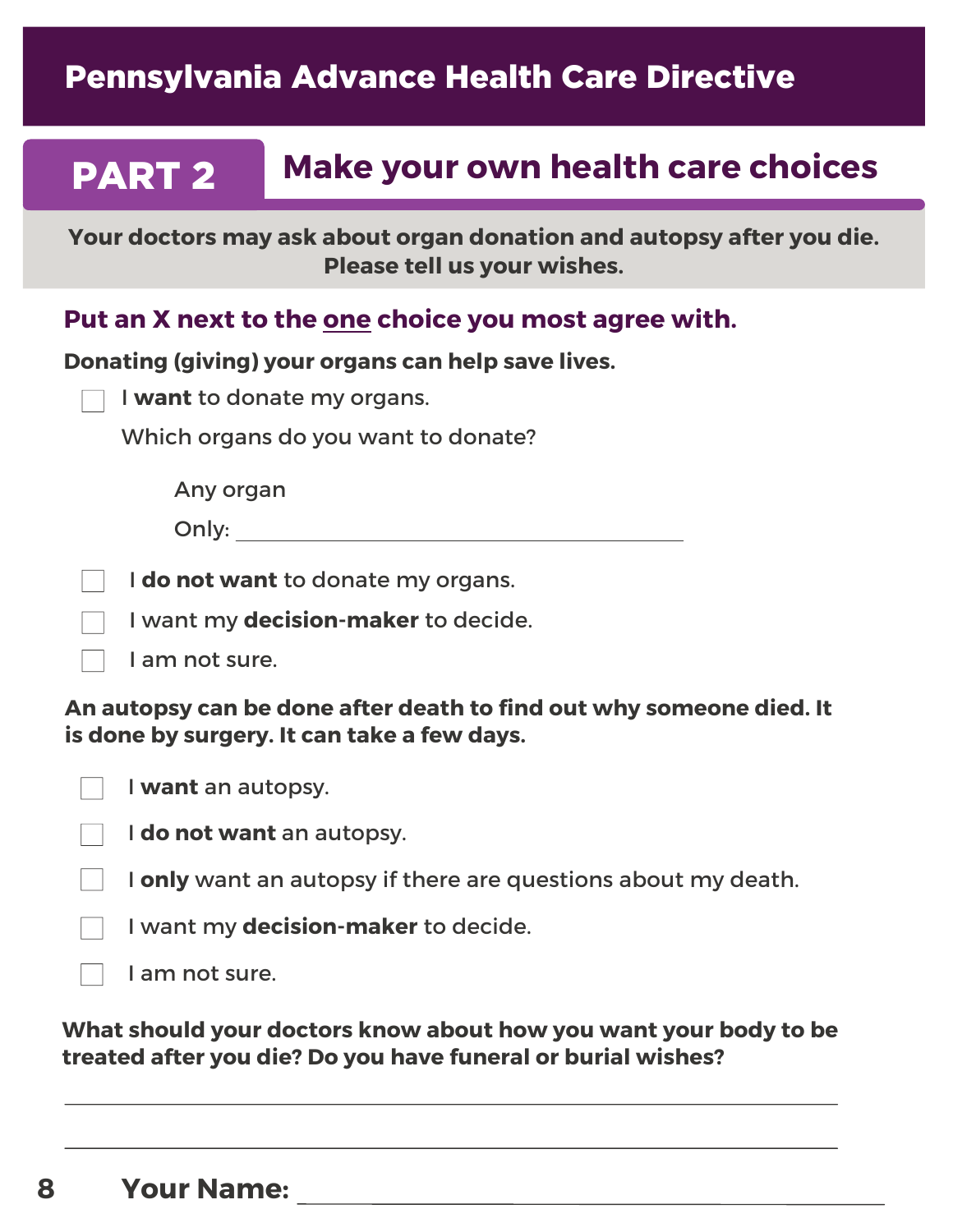#### PART 2 **Make your own health care choices**

## **What other wishes are important to you?**

#### PART 3 **Sign the form**

#### **Before this form can be used, you must:**

- $\sqrt{\phantom{a}}$  Sign this form if you are at least 18 years of age
- $\sqrt{\phantom{a}}$  Have 2 witnesses sign the form

#### **Sign your name and write the date.**

| Sign your name | Date |
|----------------|------|
|                |      |

/ /

Print your first name **Print your last name**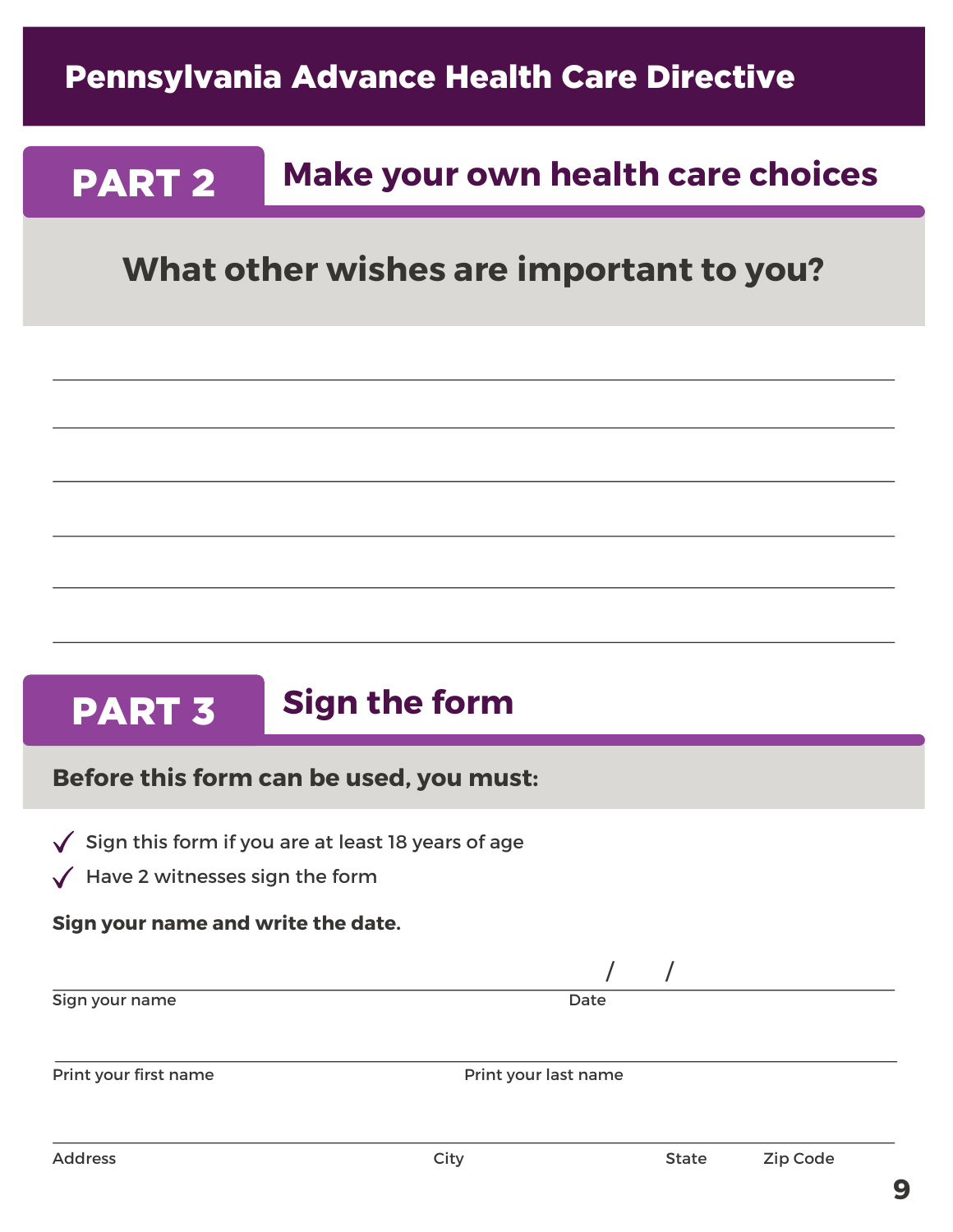# PART 3

**Witnesses**

### **Before this form can be used you must have 2 witnesses sign the form**

#### **Your witnesses must:**

- $\sqrt{\phantom{a}}$  Be over 18 years of age
- $\sqrt{\phantom{a}}$  Know you
- $\sqrt{\ }$  See you sign this form

#### **Your witnesses cannot:**

- Be your medical decision-maker
- Be your health care provider
- Work for your health care provider
- Work at the place that you live

#### **Also, one witness cannot:**

- Be related to you in any way
- Benefit financially (get any money or property) after you die

**Witnesses need to sign their names on the next page.**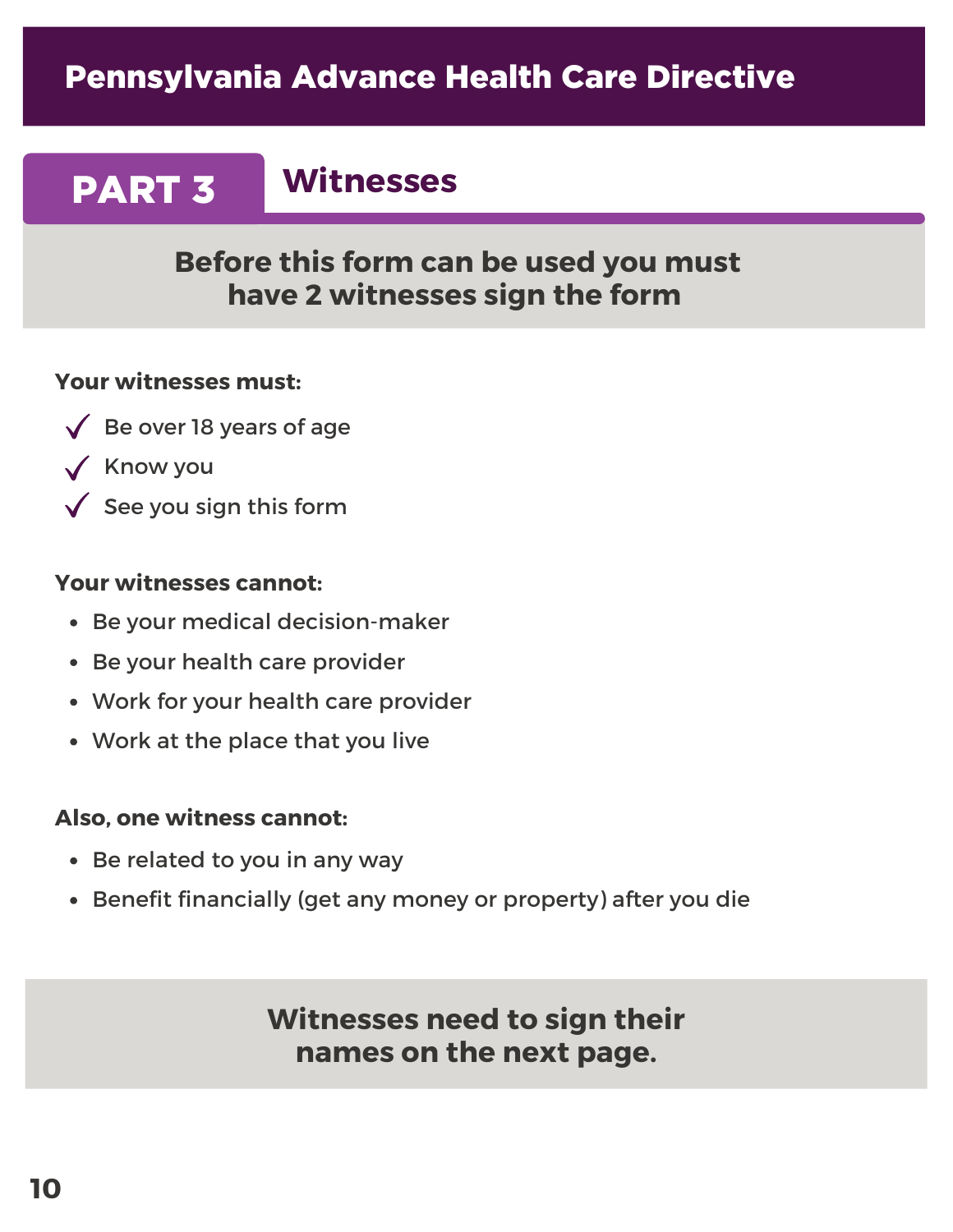# **Witnesses Signing**

## **Have your witnesses sign their names and write the date**

**By signing, I promise that**

PART 3

(name)

**signed this form while I watched.**

#### **He/she was thinking clearly and was not forced to sign it. I also promise that:**

- I know this person and he/she could prove who he/she was
- I am 18 years or older
- I am not his/her medical decision-maker
- I am not his/her health care provider
- I do not work for his/her health care provider
- I do not work where he/she lives

#### **One witness must also promise that:**

- I am not related to him/her by blood, marriage, or adoption
- I will not benefit financially (get any money or property) after he/she dies

#### **Witness #1**

| Sign your name        | Date                 |              |          |
|-----------------------|----------------------|--------------|----------|
|                       |                      |              |          |
| Print your first name | Print your last name |              |          |
|                       |                      |              |          |
| <b>Address</b>        | City                 | <b>State</b> | Zip Code |
| <b>Witness #2</b>     |                      |              |          |
|                       |                      |              |          |
| Sign your name        | Date                 |              |          |
|                       |                      |              |          |
| Print your first name | Print your last name |              |          |
|                       |                      |              |          |
|                       |                      |              |          |